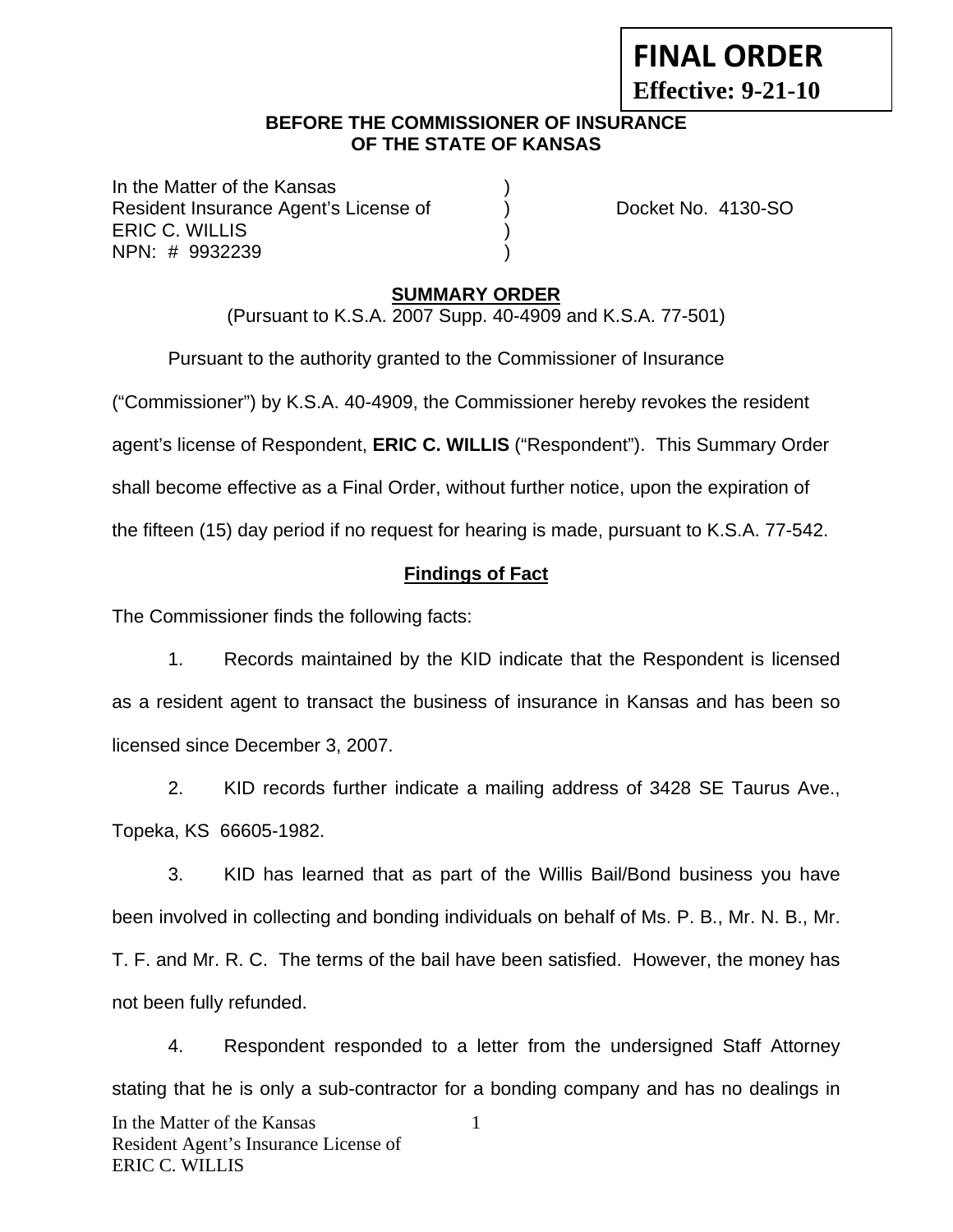the finances of the company. However, the investigation of the matter has revealed that Respondent took Five Thousand Dollars (\$ 5,000) from Mr. T. F. in the parking lot of the Dillon's store at 29th and California, Topeka, Kansas. Not only did the principle of the company not know of said receipt, no bond was issued for the money taken.

 5. Respondent requested a hearing before the hearing officer for KID to prove the above facts. A prehearing was set for August 24, 2010. On August 23, 2010 Respondent telephoned KID and requested that his request for a hearing be withdrawn.

## **Applicable Law**

6. K.S.A. 40-4909(a) provides, in relevant part:

"The commissioner may deny, suspend, revoke or refuse renewal of any license issued under this act if the commissioner finds that the applicant or license holder has:

- (2) Violated:
	- (A) Any provision of chapter 40 of the Kansas Statutes Annotated, and amendments thereto, or any rule and regulation promulgated hereunder;
- (4) Improperly withheld, misappropriated or converted any moneys or properties received in the course of doing insurance business.
- (8) Used any fraudulent, coercive, or dishonest practice, or demonstrated any incompetence, untrustworthiness, or financial irresponsibility in the conduct of business in this state or elsewhere. . .."
- 7. The Commissioner may revoke any license issued under the Insurance

Agents Licensing Act if the Commissioner finds that the interests of the insurer or the insurable interests of the public are not properly served under such license. K.S.A. 40- 4909(b).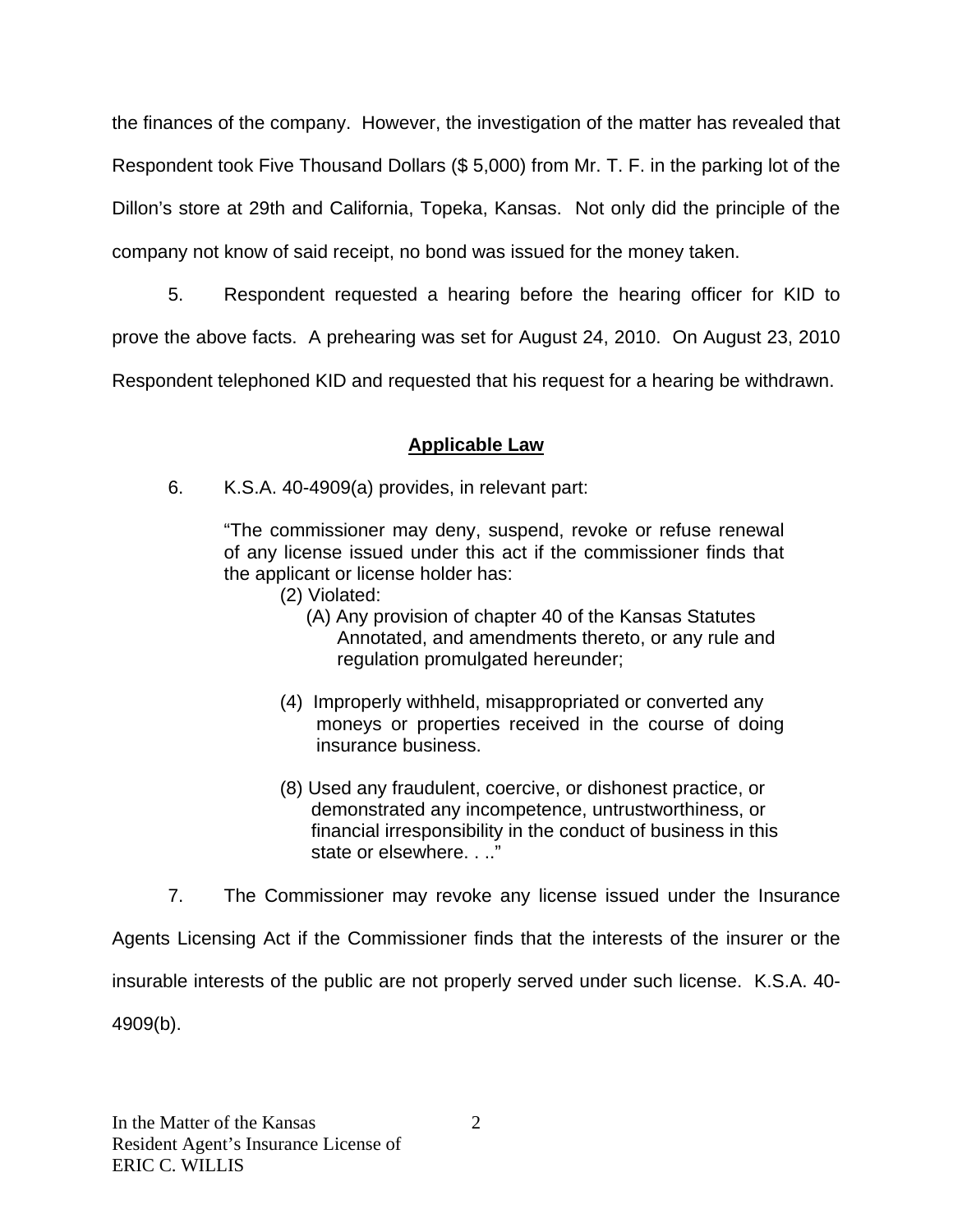8. K.S.A. 40-247 requires a producer must forward insurance premiums received.

#### **Conclusions of Law**

 9. The Commissioner has jurisdiction over Respondent as well as the subject matter of this proceeding, and such proceeding is held in the public interest.

 10. The Commissioner finds, based on the facts contained in paragraphs 3 and 4, that Respondent has demonstrated incompetence, untrustworthiness, or financial irresponsibility in the conduct of business.

 11. Based on the Respondent's actions explained in paragraphs 3 and 4, the Commissioner concludes that sufficient grounds exist for the revocation of Respondent's insurance agent's license pursuant to K.S.A. 40-4909(b) because such license is not properly serving the interests of the insurer and the insurable interests of the public.

 12. Based on the facts and circumstances set forth herein, it appears that the use of summary proceedings in this matter is appropriate, in accordance with the provisions set forth in K.S.A. 77-537(a), in that the use of summary proceedings does not violate any provision of the law and the protection of the public interest does not require the KID to give notice and opportunity to participate to persons other than Eric C. Willis.

**IT IS THEREFORE ORDERED BY THE COMMISSIONER OF INSURANCE THAT** the Kansas resident insurance agent's license of Eric C. Willis is hereby **REVOKED. It is further ordered,** that Eric C. Willis shall **CEASE and DESIST** from the sale, solicitation,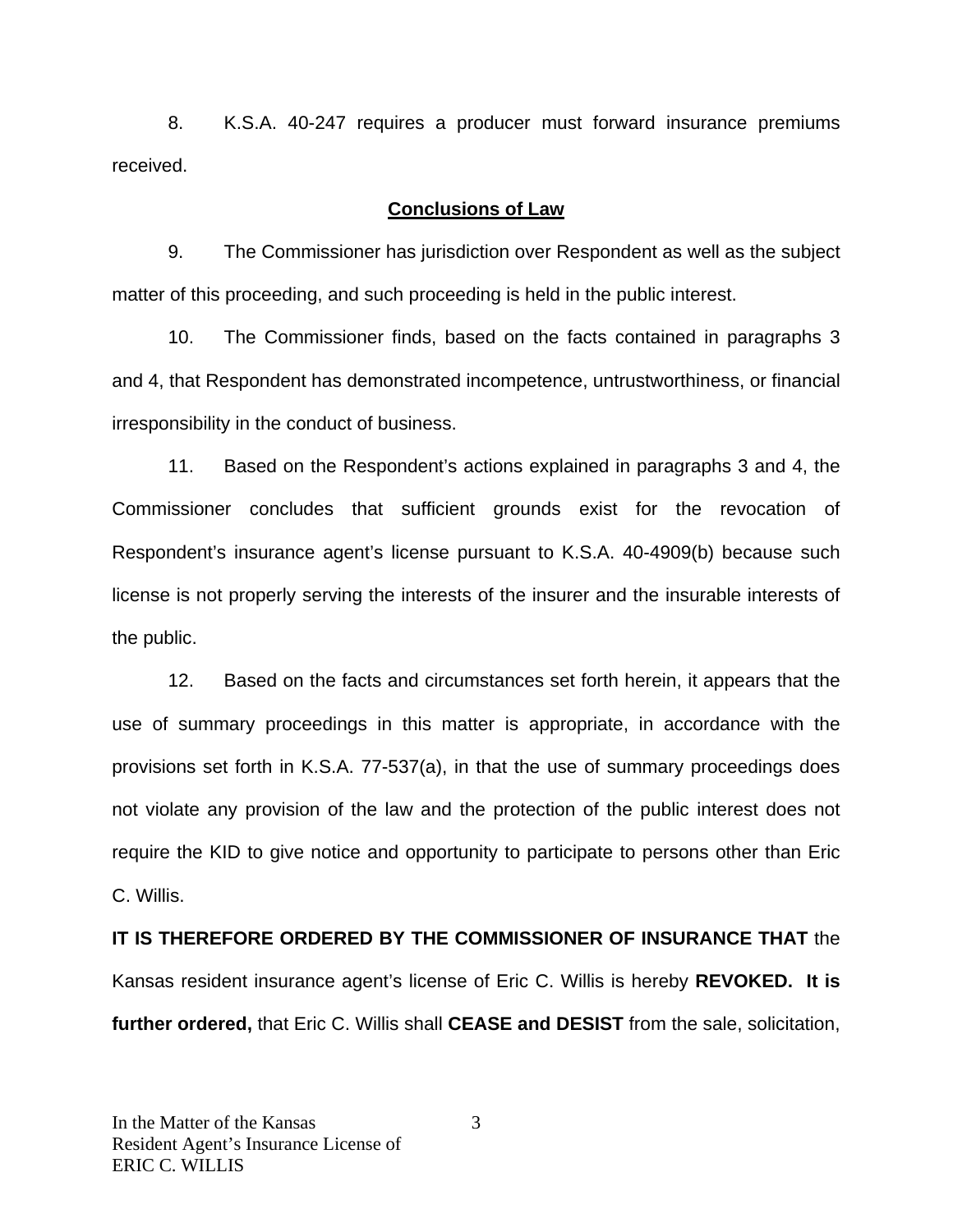or negotiation of insurance and/or receiving compensation deriving from the sale, solicitation, or negotiation of insurance conducted after the effective date of this order.

#### **NOTICE AND OPPORTUNITY FOR HEARING**

ERIC C. WILLIS, within fifteen (15) days of service of this Summary Order, may file with the Kansas Insurance Department a written request for hearing on this Summary Order, as provided by K.S.A. 77-542. In the event a hearing is requested, such request should be directed to:

> John W. Campbell, General Counsel Kansas Insurance Department 420 S.W. 9<sup>th</sup> Street Topeka, Kansas 66612

Any costs incurred as a result of conducting any administrative hearing shall be assessed against the agent/agency who is the subject of the hearing as provided by K.S.A. 40-4909(f). Costs shall include witness fees, mileage allowances, any costs associated with reproduction of documents which become part of the hearing record, and the expense of making a record of the hearing.

If a hearing is not requested, this Summary Order shall become effective as a Final Order, without further notice, upon the expiration of the fifteen (15) day period for requesting a hearing. The Final Order will constitute final agency action in the matter.

In the event the Respondent files a petition for judicial review, the agency officer designated pursuant to K.S.A. 77-613(e) to receive service of a petition for judicial review on behalf of the Kansas Insurance Department is:

> John W. Campbell, General Counsel Kansas Insurance Department 420 S.W.  $9^{th}$  St. Topeka, Kansas 66612